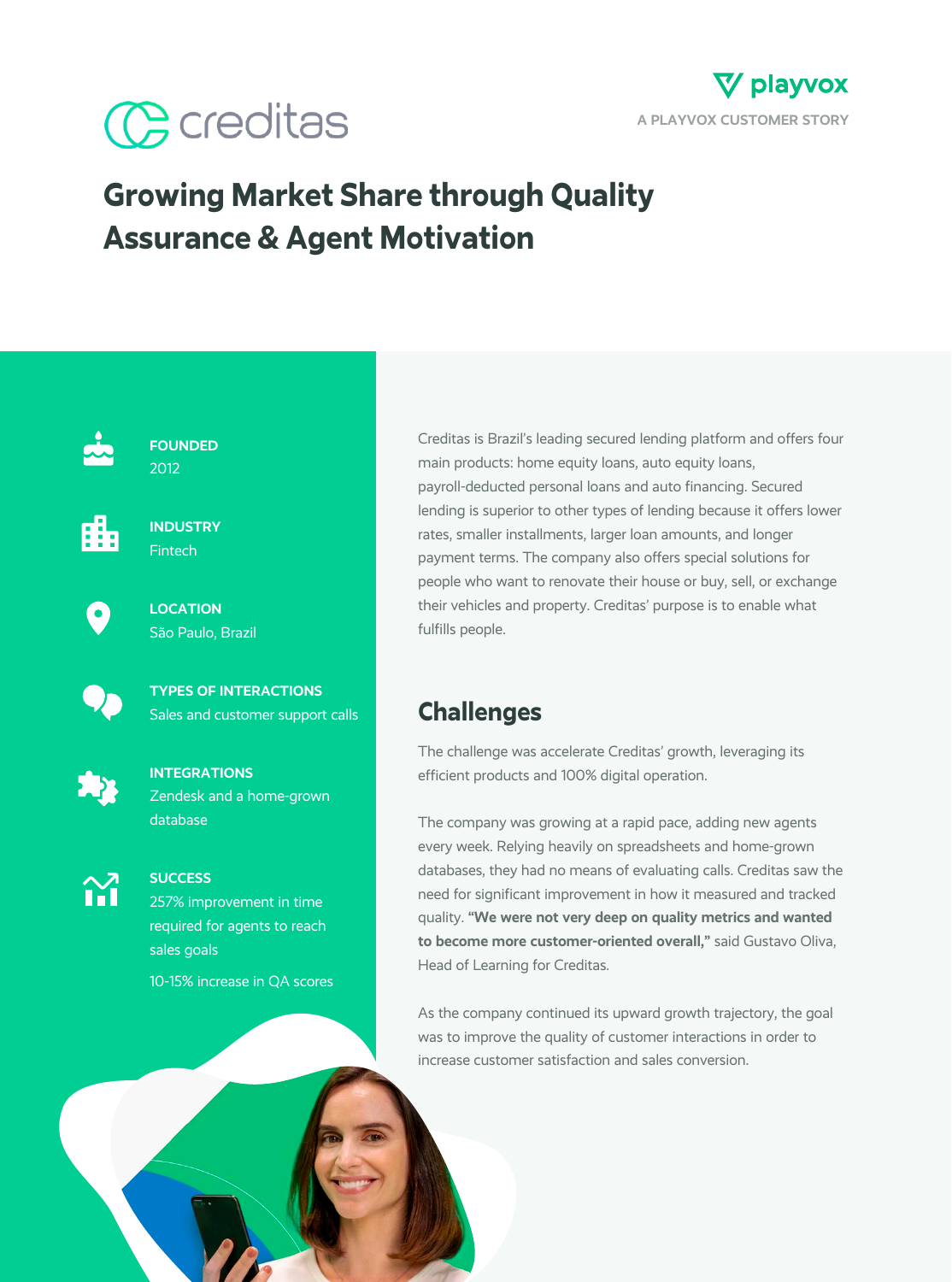



"We could not evaluate quality metrics before Playvox. Now, we have more data to measure performance more broadly" **Gustavo Oliva - Head of Learning**

They sought a vendor who could evaluate calls as well as measure and track quality performance in order to identify agent training needs and enhance learning. Needing to integrate with Zendesk, the solution had to automate quality assurance and satisfy the needs of both the Operations and Sales teams. Specifically, it had to enable the full customer service team with evaluation and training capabilities.

"All of the companies we looked at were too call center focused," he added. "We are more consulting oriented, and Playvox fit our needs perfectly. The solution also seemed more flexible and easy to use than the others." **Gustavo Oliva**

## **Solution**

Creditas decided to migrate away from manual spreadsheets for managing quality. They chose the Playvox Agent Optimization Suite, which provided the customer service team with the following new-found capabilities:

- Quality Assurance
- Coaching
- eLearning
- Agent Motivation

The automated solution enabled the team to centralize and standardize quality assurance across its Operations and Sales teams.

The company also utilized Playvox's quality calibration tool and Karma Store. Prior to Playvox, the team struggled with standardizing how team leaders evaluated calls. **"Now with Playvox and the scorecards, our team leaders are listening to interactions with the same perspective. This is huge for us!"**

The Karma Store, a key component of the Playvox Motivation module, has helped Creditas inspire agents to perform at a higher level. **"The Karma Store metrified our agents and recognized them in a fairer way. With Karma Points being linked directly to their performance, agents are now incentivized to achieve higher quality scores."** To tie this inspiration directly to skill improvement,

the gifts agents earn focus on empowering further learning, such as a Kindle or a book.

The Playvox Quality, eLearning and Motivation tools created a learning culture throughout Creditas. **"Our agents were incentivized to earn Karma Points in order to earn gifts, which in turn improved their performance."**

Before Playvox, Creditas evaluated an average of 35 calls per month. Now they exceed 900 evaluations per month. **"On our evaluations, we used to achieve QA scores in the 65-70% range. Now we regularly achieve 80+%."**